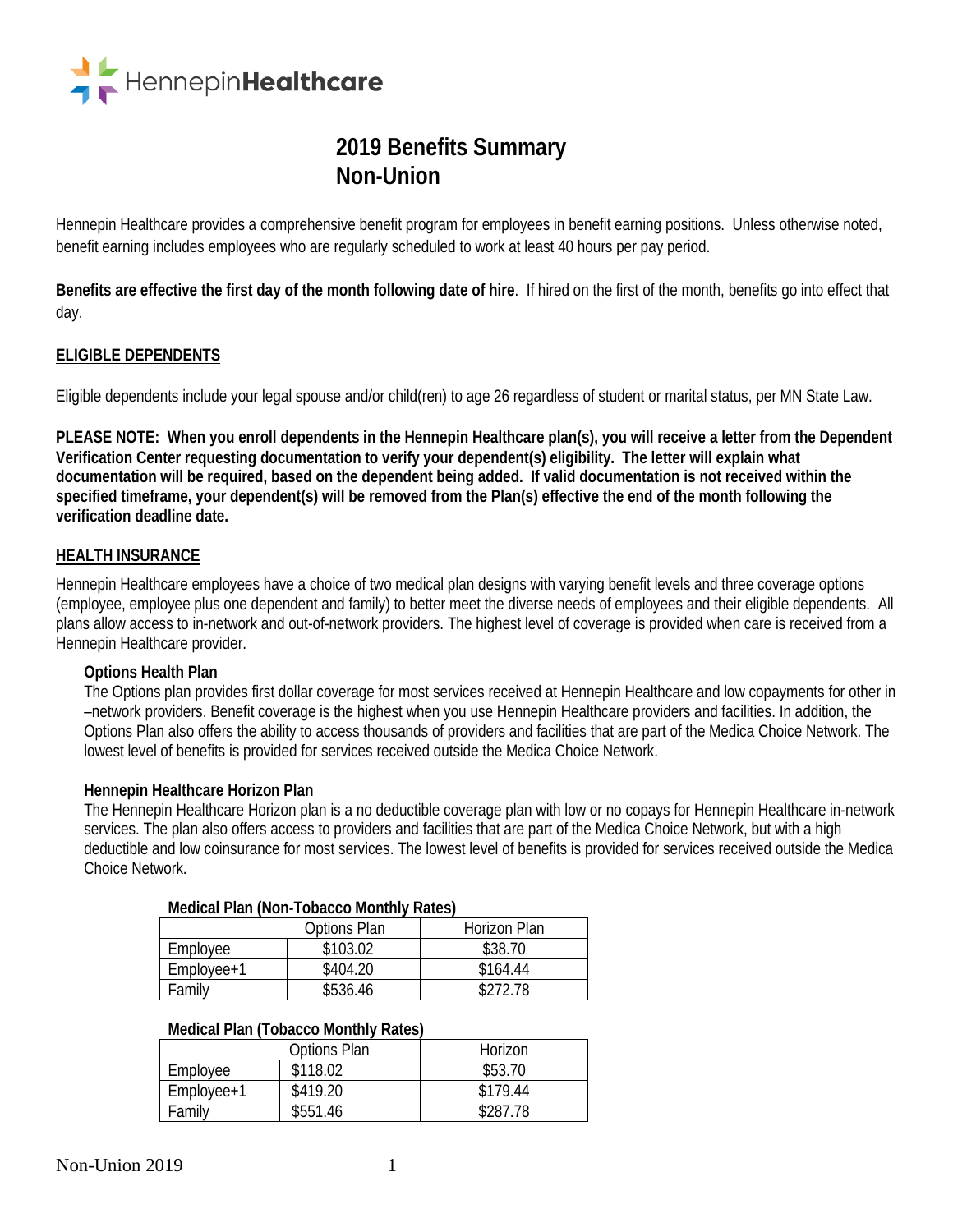## **DENTAL INSURANCE**

#### **Delta Dental Plan**

Plan benefits include 100% coverage for in-network preventive care. Most other services are covered at 50-80%. The calendar year plan maximum is \$1,250 per person. **Orthodontics is limited to dependent children from 8th birthday to 18th birthday. There is no orthodontia coverage if services are provided by out of network provider**. Coverage is 50% to a lifetime maximum of \$1,000 per child. Members have the ability to choose and receive services from any licensed dentist, however, the highest level of coverage is provided when care is received from a participating provider.

Three coverage options are available: employee only, employee plus one dependent, and family coverage. Hennepin Healthcare pays a portion of the premium for each coverage level, with the remainder paid by the employee through payroll deduction.

| Dental Plan (Monthly Rates) |                      |  |  |
|-----------------------------|----------------------|--|--|
| Coverage                    | <b>Employee Cost</b> |  |  |
| <b>Employee Only</b>        | \$16.92              |  |  |
| $Employee +1$               | \$31.64              |  |  |
| Family                      | \$51.14              |  |  |

**Dental Plan (Monthly Rates)**

## **LIFE/AD&D INSURANCE**

Hennepin Healthcare provides a Basic Life/AD&D insurance benefit of one times salary up to a maximum of \$50,000 at no cost to the employee.

Supplemental Life/AD&D insurance is available, on a voluntary basis at group rates, for the employee, spouse, and/or dependent child(ren). Dependent child(ren) may be covered through age 26, regardless of student status. Supplemental Employee Life/AD&D is available up to 7 times salary to a maximum of \$2M, with a Guarantee Issue of 4 times salary when enrolling within the first 30 days of eligibility. Supplemental Spouse and Supplemental Child Life are available in multiples of \$5,000 to a max of \$50,000.

**Under the Basic and Supplemental Life policies the Employee Life Insurance amount reduces by 35% at age 65, 50% at age 70 and 65% at age 75.**

### **WHOLE LIFE INSURANCE**

Whole life insurance is designed to pay a death benefit to your beneficiaries, but it can also build cash value you can use while you are living. The benefit offers an affordable guaranteed level of premium that will not increase with age. Unlike Term Life insurance, this coverage can continue into retirement. Evidence of insurability may be required.

#### **SHORT TERM DISABILITY INSURANCE**

Eligibility Requirement: 56+ hours per pay period

Short Term Disability Insurance is provided by Hennepin Healthcare at no cost to the employee. This coverage provides salary continuation benefits for short periods of disability due to injury or illness. The Plan provides up to 60% of your pre-disability earnings to a maximum of \$2,000 per week. Benefits begin after a 14-day waiting period and may continue for a maximum of 90 days.

#### **LONG TERM DISABILITY INSURANCE**

Eligibility Requirement: 56+ hours per pay period

Long Term Disability Insurance is provided by Hennepin Healthcare at no cost to the employee. This coverage provides salary continuation benefits for long periods of disability due to injury or illness. The Plan provides a benefit of up to 60% of your pre-disability earnings to a maximum of \$10,000 per month. Benefits begin after a 90 day waiting period. The Maximum Benefit Period is determined by your age when the Disability begins, but may continue to age 67.

### **FLEXIBLE SPENDING ACCOUNTS**

#### **Health Care Flexible Spending Account**

Employees may set aside up to \$2,700/year of pre-tax salary for reimbursement of out-of-pocket medical, dental and vision expenses.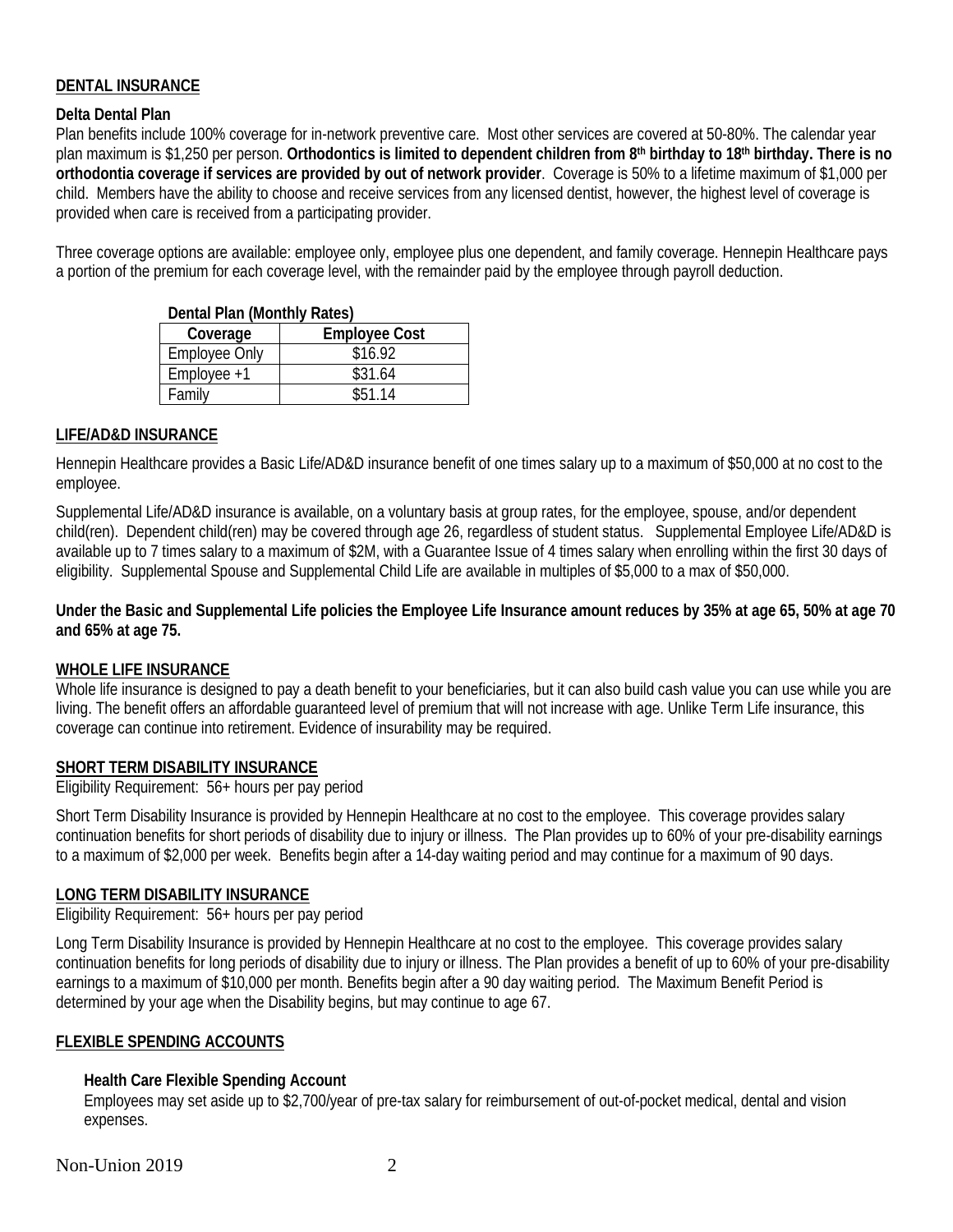### **Dependent Care Flexible Spending Account**

Employees may set aside up to \$5,000/year of pre-tax salary for reimbursement of out-of-pocket dependent care expenses (day care, elder care, etc.).

## **Both FSA plans are administered by 121 Benefits**

## **EMPLOYEE ASSISTANCE PROGRAM**

Eligibility Requirement: All Employees

Employees have access to an Employee Assistance Program through Unum. This program provides confidential assessments, referrals, short-term counseling and crisis intervention services to employees and their immediate family members. The services are provided at no cost to employees and are available 24 hours a day, seven days a week. (1-800-854-1446)

## **PAID TIME OFF BENEFITS (Flexible Paid Time Off – PTO)**

You have the flexibility to decide how to manage your paid time away from work. Paid time off is used for vacation, illness, holidays, family need or personal business. Hennepin Healthcare recognizes the following holidays: New Year's Day, Memorial Day, Independence Day, Labor Day, Thanksgiving Day and Christmas Day.

PTO accrual is based on how long you have been employed at Hennepin Healthcare and the number of hours you work as a full- or part-time employee. The accrual rate schedule below is based on full-time status. Part-time employees accrue Flex PTO on a prorated basis.

| <b>Years of Service</b> | Flex PTO Days | <b>Flex PTO Hours</b> |
|-------------------------|---------------|-----------------------|
| $0 - 12$ months         | 28            | 224                   |
| Beginning of Year 2     | 30            | 240                   |
| Beginning of Year 6     | 33            | 264                   |
| Beginning of Year 11    | 36            | 288                   |
| Beginning of Year 16    | 38            | 304                   |
| Beginning of Year 21    | 40            | 320                   |

The maximum number of Flex PTO hours you can accrue is 360 hours. You may roll over Flex PTO from one year to the next, but the total amount you may have in your Flex PTO bank at any time is 360 hours. Flex PTO accrual stops when you reach the 360-hour maximum and won't begin again until your Flex PTO balance drops below the maximum. When you leave employment with Hennepin Healthcare, your remaining Flex PTO balance will be paid in full at your hourly pay rate at the time of termination.

### **RETIREMENT BENEFITS**

### **PERA (Public Employees Retirement Association)**

Most new employees are required by law to become members of PERA. An employee's job classification determines the type of PERA Fund into which the employee and Hennepin Healthcare make contributions. The contribution amount (percentage of gross salary) is determined by PERA, and contributions at the prescribed level are mandatory. Mandatory employee contributions are: Coordinated Plan - 6.50%, Hennepin Healthcare contribution amount is– 7.50%.

In the Coordinated Fund, you are 100% vested in Hennepin Healthcare's contributions after 5 years of service. When vested you will be eligible to receive benefits in monthly installments when you reach retirement age. Retirement age is tied to the normal retirement age under Social Security, but it is never more than age 66. The earliest one can collect benefits in the Coordinated plan is age 55.

Non-Union 2019 3 **457(b) Deferred Contribution Plan (Employee Contribution)**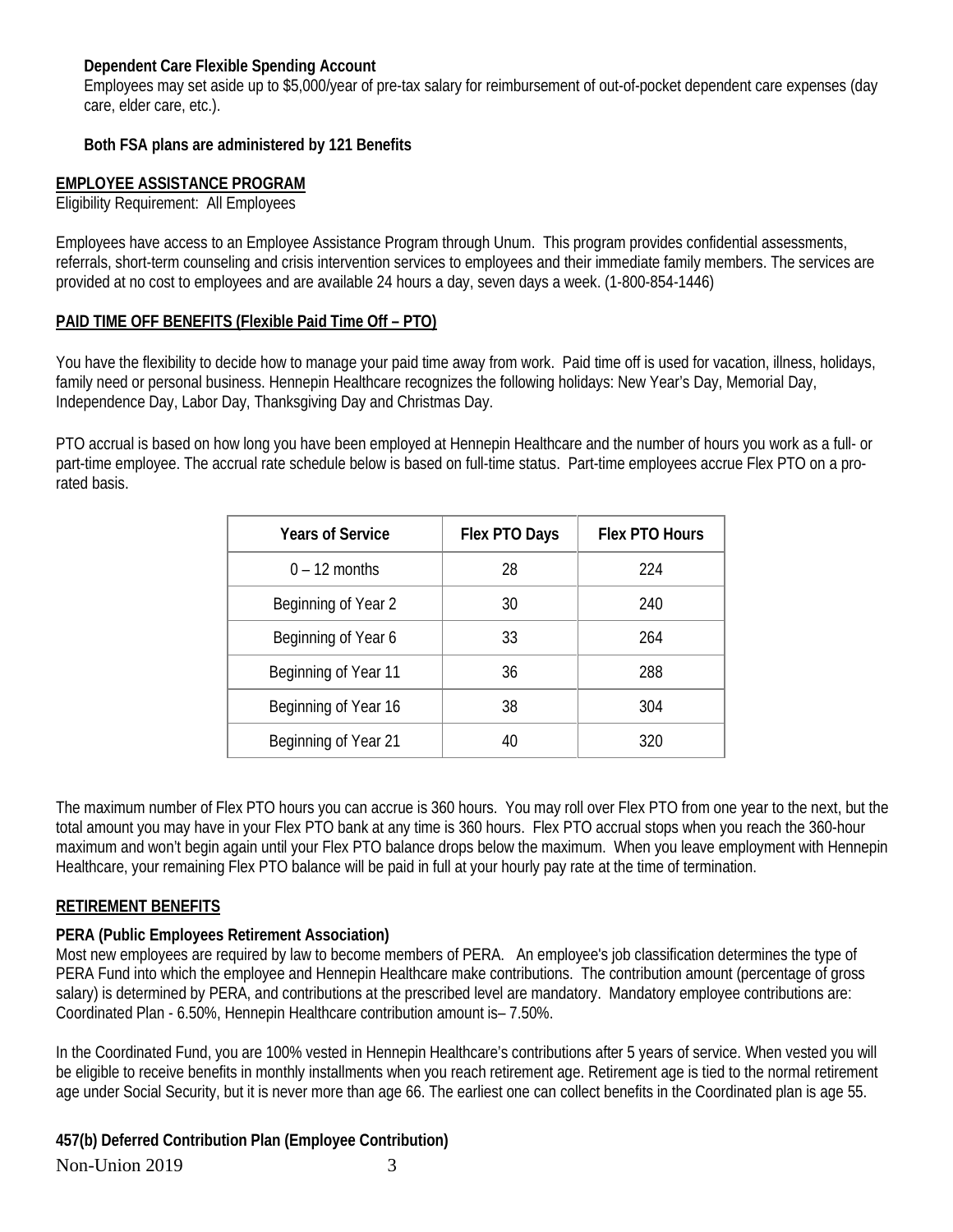## Eligibility Requirement: All Employees

In addition to the 401(a) plan, Hennepin Healthcare employees have an opportunity to supplement their retirement benefits by participating in a 457 Deferred Compensation Plan. This voluntary retirement savings plan allows an employee to set aside a part of his/her salary on a pre-tax basis, invest it, and have it paid out at a later date. The amount of pre-tax dollars set aside and any investment earnings on these dollars accumulate tax-free. No state or federal income tax is paid on this money until money is withdrawn from the plan. Typically, a payout occurs when the employee has retired and, as a result, may fall into a lower tax bracket. The annual maximum deferral amount is \$19,000 or, \$25,000 annually if over age 50. You may change your contribution rate and investment option(s) at any time. You are always 100% vested in your contributions. You may enroll in one of two service providers.

For questions and to enroll contact: MN State Retirement System (MSRS) – 651-296-2761 [\(www.mndcplan.com\)](http://www.mndcplan.com/) Wells Fargo – 1-800-728-3123 [\(https://www.wellsfargo.com\)](https://www.wellsfargo.com/)

## **403(b) Tax Sheltered Savings Plan (Employee Contribution)**

Eligibility Requirement: All Employees

You are also eligible to participate in the 403(b) Plan through Wells Fargo. This voluntary retirement savings plan allows an employee to set aside a part of his/her salary on a pre-tax basis, invest it, and have it paid out at a later date. The amount of pre-tax dollars set aside and any investment earnings on these dollars accumulate tax-free. No state or federal income tax is paid on this money until money is withdrawn from the plan. Typically, a pay-out occurs when the employee has retired and, as a result, may fall into a lower tax bracket. The annual maximum deferral amount is \$19,000 or, \$25,000 if over age 50. You may change your contribution rate and investment option(s) at any time. You are always 100% vested in your contributions.

For questions and to enroll contact Wells Fargo – 1-800-728-3123 [\(https://www.wellsfargo.com\)](https://www.wellsfargo.com/)

Employees are eligible to contribute the maximum allowable to BOTH the 403b and 457b plan.

# **PRE-TAX TRANSPORTATION PROGRAM**

Eligibility Requirement: All Employees

Hennepin Healthcare offers employees a variety of options to pay for work transportation expenses on a pre-tax basis through payroll deduction. Employees may deduct up to \$265 per month in pre-tax dollars for eligible vehicle parking expenses. Employees who have a parking contract with Hennepin Healthcare may NOT participate in the pre-tax parking program**.** 

**The pre-tax parking program is administered by 121 Benefits. Claims must be submitted within 180 days of the date your expense was incurred. If you do not submit your claims within this timeframe, the expense will no longer be eligible for reimbursement.**

Employees who use metro-area buses or light rail to commute to work may purchase "Go To" Cards, and Metro Passes through the Payroll Department, utilizing pre-tax payroll deductions. Hennepin Healthcare subsidizes the cost of the passes by approximately 40%.

# **EMPLOYEE FITNESS CENTER**

Hennepin Healthcare offers a fitness room for employees. They may access the Shapiro exercise room 24/7. They may also access the cardiac rehabilitation space from 4:00pm to 7:00pm weekdays. The \$9.00 monthly fee is paid through payroll deductions.

# **PTO FOR FITNESS**

PTO for Fitness allows employees who have accumulated PTO balances to trade their hours to pay for the cost of wellness-related expenses (up to \$3,000 per calendar year) for themselves and/or their dependents. Examples of expenses include health club memberships, exercise/sports equipment, weight loss and smoking cessation programs.

# **TUITION REIMBURSEMENT**

Eligibility Requirement: Permanent employees working at least 40 hours per pay period are eligible after 6 months of continuous employment.

Non-Union 2019 4 Hennepin Healthcare supports continuing education and personal growth of its employees by providing reimbursement of tuition